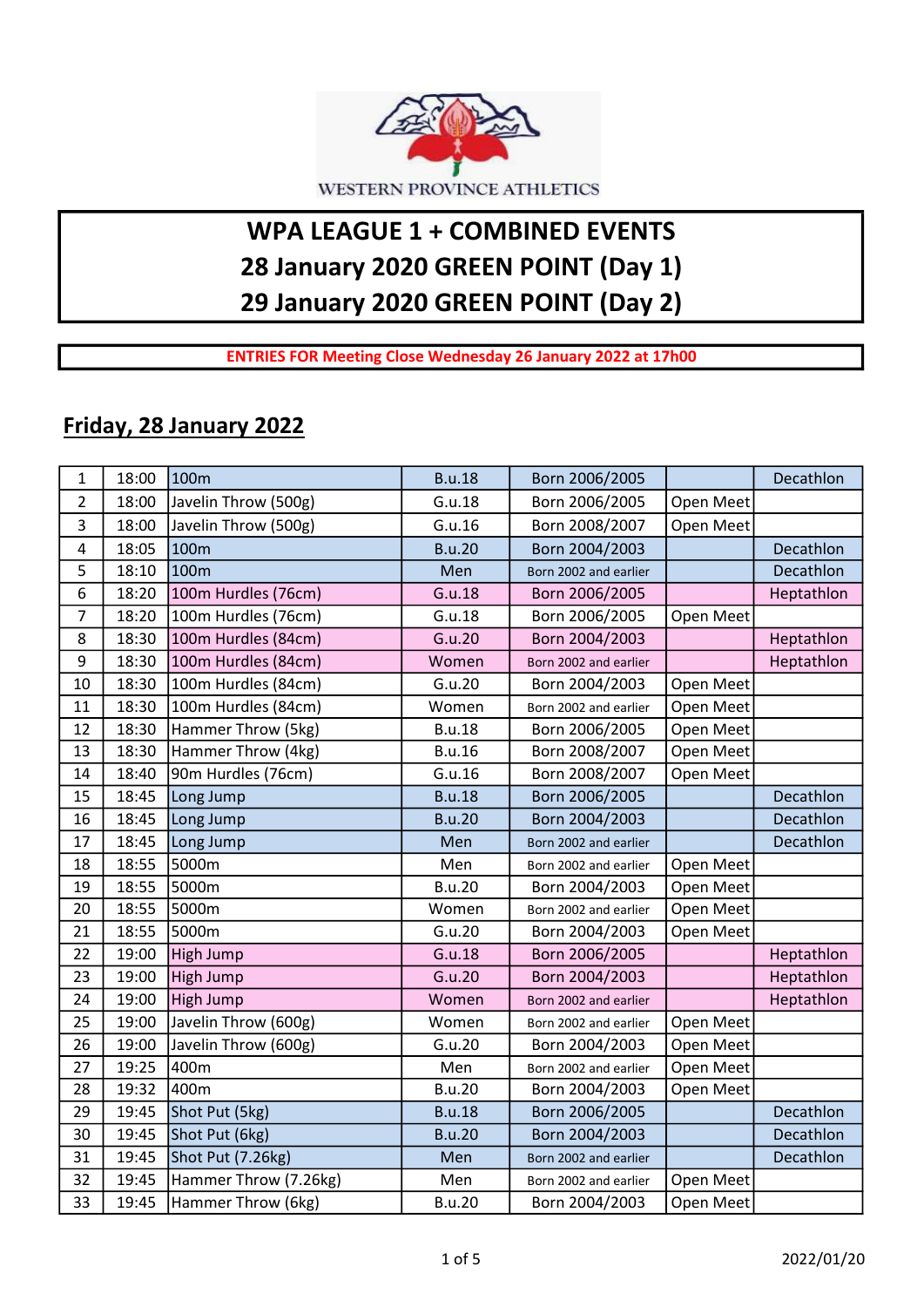| 34 | 19:40 | 400m                       | <b>B.u.18</b> | Born 2006/2005        | Open Meet |            |
|----|-------|----------------------------|---------------|-----------------------|-----------|------------|
| 35 | 20:00 | Triple Jump                | Women         | Born 2002 and earlier | Open Meet |            |
| 36 | 20:00 | Triple Jump                | G.u.20        | Born 2004/2003        | Open Meet |            |
| 37 | 20:00 | Triple Jump                | G.u.18        | Born 2006/2005        | Open Meet |            |
| 38 | 20:00 | Triple Jump                | G.u.16        | Born 2008/2007        | Open Meet |            |
| 39 | 20:00 | Javelin Throw (700g)       | <b>B.u.18</b> | Born 2006/2005        | Open Meet |            |
| 40 | 20:00 | Javelin Throw (600g)       | <b>B.u.16</b> | Born 2008/2007        | Open Meet |            |
| 41 | 20:00 | 400m                       | <b>B.u.16</b> | Born 2008/2007        | Open Meet |            |
| 42 | 20:05 | 400m                       | Women         | Born 2002 and earlier | Open Meet |            |
| 43 | 20:05 | 400m                       | G.u.20        | Born 2004/2003        | Open Meet |            |
| 44 | 20:09 | 400m                       | G.u.18        | Born 2006/2005        | Open Meet |            |
| 45 | 20:09 | 400m                       | G.u.16        | Born 2008/2007        | Open Meet |            |
| 46 | 20:20 | 1500m                      | Men           | Born 2002 and earlier | Open Meet |            |
| 47 | 20:20 | 1500m                      | <b>B.u.20</b> | Born 2004/2003        | Open Meet |            |
| 48 | 20:30 | Shot Put (3kg)             | G.u.18        | Born 2006/2005        |           | Heptathlon |
| 49 | 20:30 | Shot Put (4kg)             | G.u.20        | Born 2004/2003        |           | Heptathlon |
| 50 | 20:30 | Shot Put (4kg)             | Women         | Born 2002 and earlier |           | Heptathlon |
| 51 | 20:34 | 1500m                      | <b>B.u.18</b> | Born 2006/2005        | Open Meet |            |
| 52 | 20:34 | 1500m                      | <b>B.u.16</b> | Born 2008/2007        | Open Meet |            |
| 53 | 20:45 | High Jump                  | <b>B.u.18</b> | Born 2006/2005        |           | Decathlon  |
| 54 | 20:45 | High Jump                  | <b>B.u.20</b> | Born 2004/2003        |           | Decathlon  |
| 55 | 20:45 | High Jump                  | Men           | Born 2002 and earlier |           | Decathlon  |
| 56 | 20:48 | 1500m                      | Women         | Born 2002 and earlier | Open Meet |            |
| 57 | 20:48 | 1500m                      | G.u.20        | Born 2004/2003        | Open Meet |            |
| 58 | 20:48 | 1500m                      | G.u.18        | Born 2006/2005        | Open Meet |            |
| 59 | 20:48 | 1500m                      | G.u.16        | Born 2008/2007        | Open Meet |            |
| 60 | 21:00 | 3000m Steeple Chase (91cm) | Men           | Born 2002 and earlier | Open Meet |            |
| 61 | 21:00 | 3000m Steeple Chase (91cm) | <b>B.u.20</b> | Born 2004/2003        | Open Meet |            |
| 62 | 21:15 | 3000m Steeple Chase (76cm) | Women         | Born 2002 and earlier | Open Meet |            |
| 63 | 21:15 | 3000m Steeple Chase (76cm) | G.u.20        | Born 2004/2003        | Open Meet |            |
| 64 | 21:15 | Long Jump                  | <b>B.u.18</b> | Born 2006/2005        | Open Meet |            |
| 65 | 21:15 | Long Jump                  | <b>B.u.16</b> | Born 2008/2007        | Open Meet |            |
| 66 | 21:30 | 2000m Steeple Chase (76cm) | G.u.18        | Born 2006/2005        | Open Meet |            |
| 67 | 21:45 | 2000m Steeple Chase (86cm) | <b>B.u.18</b> | Born 2006/2005        | Open Meet |            |
| 68 | 22:00 | 1500m Steeple Chase (76cm) | <b>B.u.16</b> | Born 2008/2007        | Open Meet |            |
| 69 | 22:00 | 1500m Steeple Chase (76cm) | G.u.16        | Born 2008/2007        | Open Meet |            |
| 70 | 22:30 | 200m                       | G.u.18        | Born 2006/2005        |           | Heptathlon |
| 71 | 22:30 | 200m                       | G.u.20        | Born 2004/2003        |           | Heptathlon |
| 72 | 22:30 | 200m                       | Women         | Born 2002 and earlier |           | Heptathlon |
| 73 | 22:35 | 400m                       | <b>B.u.18</b> | Born 2006/2005        |           | Decathlon  |
|    |       |                            |               |                       |           |            |
| 74 | 22:40 | 400m                       | <b>B.u.20</b> | Born 2004/2003        |           | Decathlon  |

## Saturday, 29 January 2022

| 76 | 09:00 | <b>Skm Race Walk</b> | Boys / Men    | All Ages       | Open Meet |  |
|----|-------|----------------------|---------------|----------------|-----------|--|
| 77 | 09:00 | <b>Skm Race Walk</b> | Girls / Women | All Ages       | Open Meet |  |
| 78 |       | 10:15   Pole Vault   | G.u.16        | Born 2008/2007 | Open Meet |  |
| 79 | 10:15 | <b>IPole Vault</b>   | G.u.18        | Born 2006/2005 | Open Meet |  |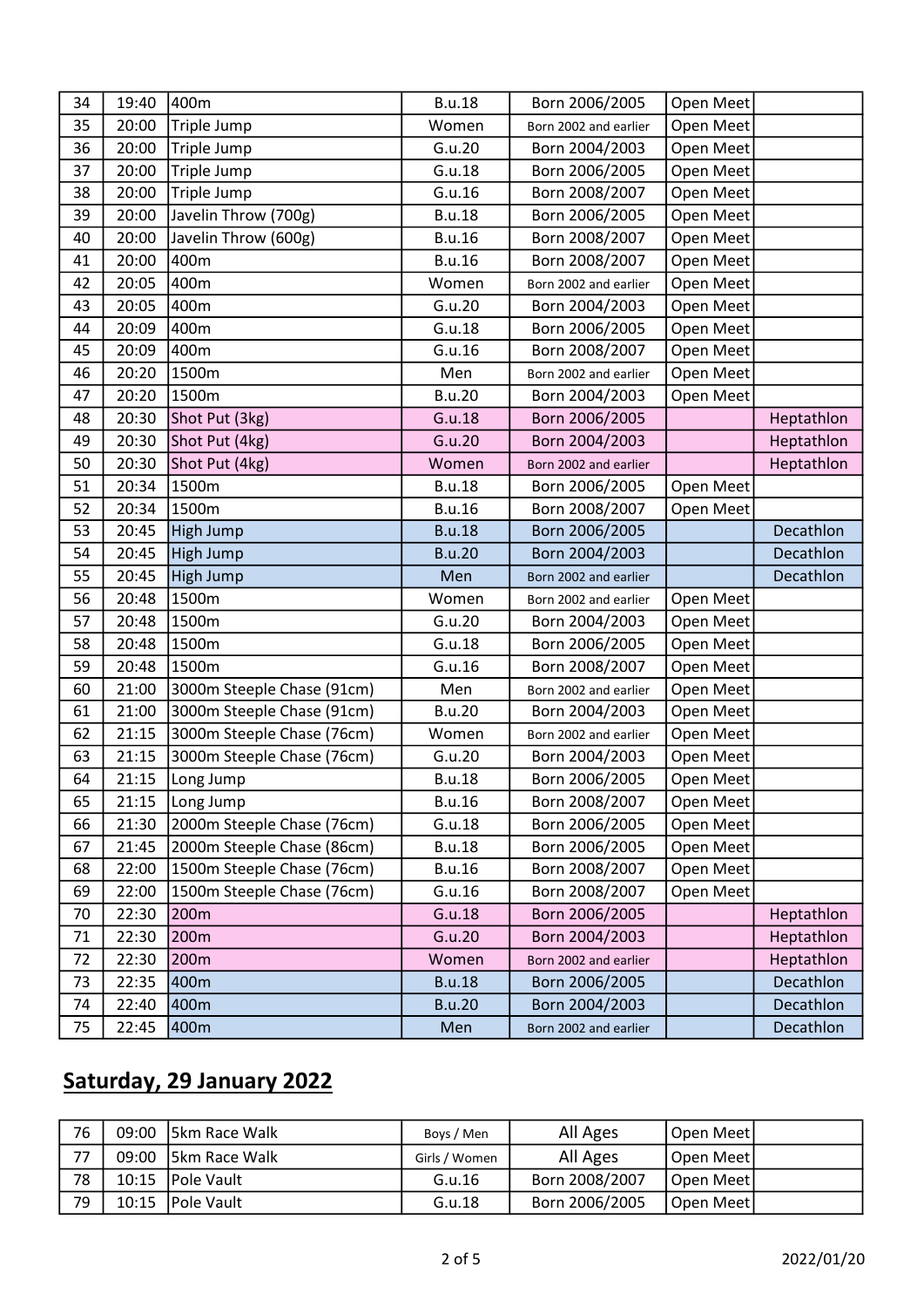| 80  | 10:15 | Pole Vault           | G.u.20        | Born 2004/2003        | Open Meet |            |
|-----|-------|----------------------|---------------|-----------------------|-----------|------------|
| 81  | 10:15 | Pole Vault           | Women         | Born 2002 and earlier | Open Meet |            |
| 82  | 10:15 | High Jump            | <b>B.u.18</b> | Born 2006/2005        | Open Meet |            |
| 83  | 10:15 | High Jump            | <b>B.u.16</b> | Born 2008/2007        | Open Meet |            |
| 84  | 10:15 | Triple Jump          | <b>B.u.18</b> | Born 2006/2005        | Open Meet |            |
| 85  | 10:15 | Triple Jump          | <b>B.u.16</b> | Born 2008/2007        | Open Meet |            |
| 86  | 10:15 | Hammer Throw (4kg)   | Women         | Born 2002 and earlier | Open Meet |            |
| 87  | 10:15 | Hammer Throw (4kg)   | G.u.20        | Born 2004/2003        | Open Meet |            |
| 88  | 10:15 | Hammer Throw (3kg)   | G.u.18        | Born 2006/2005        | Open Meet |            |
| 89  | 10:15 | Hammer Throw (3kg)   | G.u.16        | Born 2008/2007        | Open Meet |            |
| 90  | 10:15 | 100m Hurdles (84cm)  | <b>B.u.16</b> | Born 2008/2007        | Open Meet |            |
| 91  | 10:30 | 110m Hurdles (91cm)  | <b>B.u.18</b> | Born 2006/2005        |           | Decathlon  |
| 92  | 10:30 | 110m Hurdles (91cm)  | <b>B.u.18</b> | Born 2006/2005        | Open Meet |            |
| 93  | 10:40 | 110m Hurdles (98cm)  | <b>B.u.20</b> | Born 2004/2003        |           | Decathlon  |
| 94  | 10:40 | 110m Hurdles (98cm)  | <b>B.u.20</b> | Born 2001/2002        | Open Meet |            |
| 95  | 10:50 | 110m Hurdles (106cm) | Men           | Born 2002 and earlier |           | Decathlon  |
| 96  | 10:50 | 110m Hurdles (106cm) | Men           | Born 2002 and earlier | Open Meet |            |
| 97  | 11:00 | 800m                 | Men           | Born 2002 and earlier | Open Meet |            |
| 98  | 11:00 | Shot Put (7.26kg)    | Men           | Born 2002 and earlier | Open Meet |            |
| 99  | 11:00 | Shot Put (6kg)       | <b>B.u.20</b> | Born 2004/2003        | Open Meet |            |
| 100 | 11:30 | 800m                 | <b>B.u.20</b> | Born 2004/2003        | Open Meet |            |
| 101 | 11:20 | 800m                 | <b>B.u.18</b> | Born 2006/2005        | Open Meet |            |
| 102 | 11:30 | 800m                 | <b>B.u.16</b> | Born 2008/2007        | Open Meet |            |
| 103 | 11:30 | Triple Jump          | Men           | Born 2002 and earlier | Open Meet |            |
| 104 | 11:30 | Triple Jump          | <b>B.u.20</b> | Born 2004/2003        | Open Meet |            |
| 105 | 11:40 | 800m                 | Women         | Born 2002 and earlier | Open Meet |            |
| 106 | 11:40 | 800m                 | G.u.20        | Born 2004/2003        | Open Meet |            |
| 107 | 11:45 | High Jump            | G.u.16        | Born 2008/2007        | Open Meet |            |
| 108 | 11:45 | High Jump            | G.u.18        | Born 2006/2005        | Open Meet |            |
| 109 | 11:45 | Discus Throw (1,5kg) | <b>B.u.18</b> | Born 2006/2005        |           | Decathlon  |
| 110 | 11:45 | Discus Throw (2kg)   | <b>B.u.20</b> | Born 2004/2003        |           | Decathlon  |
| 111 | 11:45 | Discus Throw (2kg)   | Men           | Born 2002 and earlier |           | Decathlon  |
| 112 | 11:50 | 800m                 | G.u.18        | Born 2006/2005        | Open Meet |            |
| 113 | 11:50 | 800m                 | G.u.16        | Born 2008/2007        | Open Meet |            |
| 114 | 12:00 | 100m                 | Men           | Born 2002 and earlier | Open Meet |            |
| 115 | 12:15 | Shot Put (5kg)       | <b>B.u.18</b> | Born 2006/2005        | Open Meet |            |
| 116 | 12:15 | Shot Put (4kg)       | <b>B.u.16</b> | Born 2008/2007        | Open Meet |            |
| 117 | 12:16 | 100m                 | <b>B.u.20</b> | Born 2004/2003        | Open Meet |            |
| 118 | 12:32 | 100m                 | <b>B.u.18</b> | Born 2006/2005        | Open Meet |            |
| 119 | 12:44 | 100m                 | <b>B.u.16</b> | Born 2008/2007        | Open Meet |            |
| 120 | 12:56 | 100m                 | Women         | Born 2002 and earlier | Open Meet |            |
| 121 | 12:56 | 100m                 | G.u.20        | Born 2004/2003        | Open Meet |            |
| 122 | 13:00 | Long Jump            | G.u.18        | Born 2006/2005        |           | Heptathlon |
| 123 | 13:00 | Long Jump            | G.u.20        | Born 2004/2003        |           | Heptathlon |
| 124 | 13:00 | Long Jump            | Women         | Born 2002 and earlier |           | Heptathlon |
| 125 | 13:00 | Javelin Throw (800g) | Men           | Born 2002 and earlier | Open Meet |            |
| 126 | 13:00 | Javelin Throw (800g) | <b>B.u.20</b> | Born 2004/2003        | Open Meet |            |
| 127 | 13:00 | Discus Throw (1.5kg) | <b>B.u.18</b> | Born 2006/2005        | Open Meet |            |
| 128 | 13:00 | Discus Throw (1kg)   | <b>B.u.16</b> | Born 2008/2007        | Open Meet |            |
| 129 | 13:05 | 100m                 | G.u.18        | Born 2006/2005        | Open Meet |            |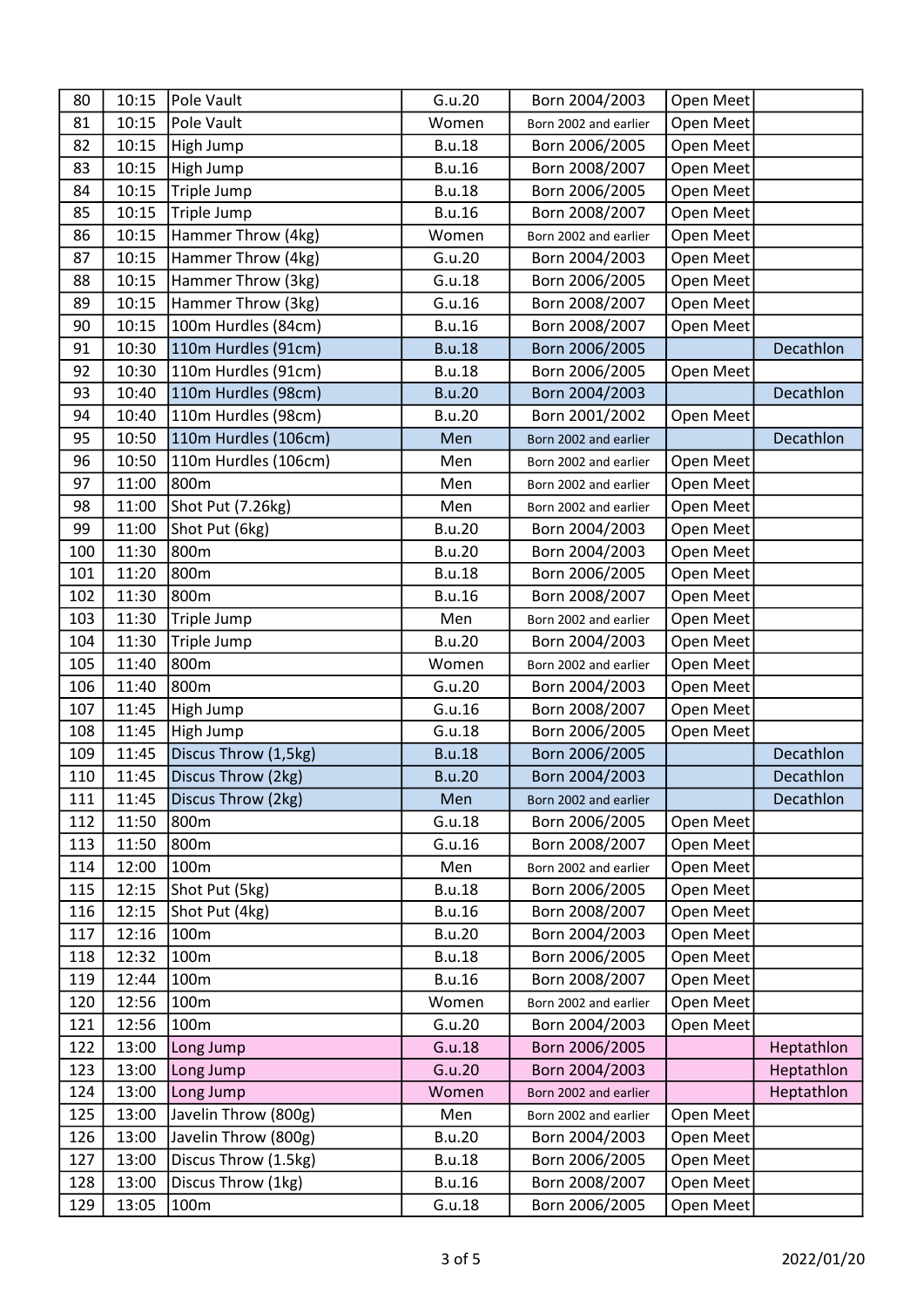| 130        | 13:05          | 100m                                     | G.u.16           | Born 2008/2007                   | Open Meet              |            |
|------------|----------------|------------------------------------------|------------------|----------------------------------|------------------------|------------|
| 131        | 13:15          | 400m Hurdles (91cm)                      | Men              | Born 2002 and earlier            | Open Meet              |            |
| 132        | 13:15          | 400m Hurdles (91cm)                      | <b>B.u.20</b>    | Born 2004/2003                   | Open Meet              |            |
| 133        | 13:25          | 400m Hurdles (84cm)                      | <b>B.u.18</b>    | Born 2006/2005                   | Open Meet              |            |
| 134        | 13:35          | 400m Hurdles (76cm)                      | Women            | Born 2002 and earlier            | Open Meet              |            |
| 135        | 13:35          | 400m Hurdles (76cm)                      | G.u.20           | Born 2004/2003                   | Open Meet              |            |
| 136        | 13:35          | 400m Hurdles (76cm)                      | G.u.18           | Born 2006/2005                   | Open Meet              |            |
| 137        | 13:45          | 300m Hurdles (76cm)                      | G.u.16           | Born 2008/2007                   | Open Meet              |            |
| 138        | 13:55          | 300m Hurdles (84cm)                      | <b>B.u.16</b>    | Born 2008/2007                   | Open Meet              |            |
| 139        | 13:15          | High Jump                                | <b>B.u.20</b>    | Born 2004/2003                   | Open Meet              |            |
| 140        | 13:15          | High Jump                                | Men              | Born 2002 and earlier            | Open Meet              |            |
| 141        | 13:30          | Pole Vault                               | <b>B.u.18</b>    | Born 2006/2005                   |                        | Decathlon  |
| 142        | 13:30          | Pole Vault                               | <b>B.u.20</b>    | Born 2004/2003                   |                        | Decathlon  |
| 143        | 13:30          | <b>Pole Vault</b>                        | Men              | Born 2002 and earlier            |                        | Decathlon  |
| 144        | 13:30          | Shot Put (4kg)                           | Women            | Born 2002 and earlier            | Open Meet              |            |
| 145        | 13:30          | Shot Put (4kg)                           | G.u.20           | Born 2004/2003                   | Open Meet              |            |
| 146        | 14:15          | Long Jump                                | Women            | Born 2002 and earlier            | Open Meet              |            |
| 147        | 14:15          | Long Jump                                | G.u.20           | Born 2004/2003                   | Open Meet              |            |
| 148        | 14:15          | Long Jump                                | G.u.18           | Born 2006/2005                   | Open Meet              |            |
| 149        | 14:15          | Long Jump                                | G.u.16           | Born 2008/2007                   | Open Meet              |            |
| 150        | 14:30          | 3000m                                    | Men              | Born 2002 and earlier            | Open Meet              |            |
| 151        | 14:30          | 3000m                                    | <b>B.u.20</b>    | Born 2004/2003                   | Open Meet              |            |
| 152        | 14:30          | 3000m                                    | <b>B.u.18</b>    | Born 2006/2005                   | Open Meet              |            |
| 153        | 14:30          | 3000m                                    | <b>B.u.16</b>    | Born 2008/2007                   | Open Meet              |            |
| 154        | 14:30          | Javelin Throw (500g)                     | G.u.18           | Born 2006/2005                   |                        | Heptathlon |
| 155        | 14:30          | Javelin Throw (600g)                     | G.u.20           | Born 2004/2003                   |                        | Heptathlon |
| 156        | 14:30          | Javelin Throw (600g)                     | Women            | Born 2002 and earlier            |                        | Heptathlon |
| 157        | 14:30          | Discus Throw (2kg)                       | Men              | Born 2002 and earlier            | Open Meet              |            |
| 158        | 14:30          | Discus Throw (1.75kg)                    | <b>B.u.20</b>    | Born 2004/2003                   | Open Meet              |            |
| 159        | 14:45          | 3000m                                    | Women            | Born 2002 and earlier            | Open Meet              |            |
| 160        | 14:45          | 3000m                                    | G.u.20           | Born 2004/2003                   | Open Meet              |            |
| 161        | 14:45          | 3000m                                    | G.u.18           | Born 2006/2005                   | Open Meet              |            |
| 162        | 14:45          | 3000m                                    | G.u.16           | Born 2008/2007                   | Open Meet              |            |
| 163        | 14:45          | Shot Put (3kg)                           | G.u.18           | Born 2006/2005                   | Open Meet              |            |
| 164        | 14:45          | Shot Put (3kg)                           | G.u.16           | Born 2008/2007                   | Open Meet              |            |
| 165        | 15:00          | High Jump                                | G.u.20           | Born 2004/2003                   | Open Meet              |            |
| 166        | 15:00          | High Jump                                | Women            | Born 2002 and earlier            | Open Meet              |            |
| 167        | 15:05          | 200m                                     | Men              | Born 2002 and earlier            | Open Meet              |            |
| 168        | 15:21          | 200m                                     | <b>B.u.20</b>    | Born 2004/2003                   | Open Meet              |            |
| 169        | 15:37          | 200m                                     | <b>B.u.18</b>    | Born 2006/2005                   | Open Meet              |            |
| 170        |                | 200m                                     |                  |                                  |                        |            |
| 171        | 15:53          |                                          | <b>B.u.16</b>    | Born 2008/2007                   | Open Meet              |            |
| 172        | 16:00          | Long Jump                                | Men              | Born 2002 and earlier            | Open Meet              |            |
|            | 16:00          | Long Jump                                | <b>B.u.20</b>    | Born 2004/2003                   | Open Meet              |            |
| 173        | 16:00          | Javelin Throw (700g)                     | <b>B.u.18</b>    | Born 2006/2005                   |                        | Decathlon  |
| 174        | 16:00          | Javelin Throw (800g)                     | <b>B.u.20</b>    | Born 2004/2003                   |                        | Decathlon  |
| 175        | 16:00          | Javelin Throw (800g)                     | Men              | Born 2002 and earlier            |                        | Decathlon  |
| 176        | 16:00          | Discus Throw (1kg)                       | Women            | Born 2002 and earlier            | Open Meet              |            |
| 177        | 16:00          | Discus Throw (1kg)                       | G.u.20           | Born 2004/2003                   | Open Meet              |            |
| 178<br>179 | 16:00<br>16:00 | Discus Throw (1kg)<br>Discus Throw (1kg) | G.u.18<br>G.u.16 | Born 2006/2005<br>Born 2008/2007 | Open Meet<br>Open Meet |            |